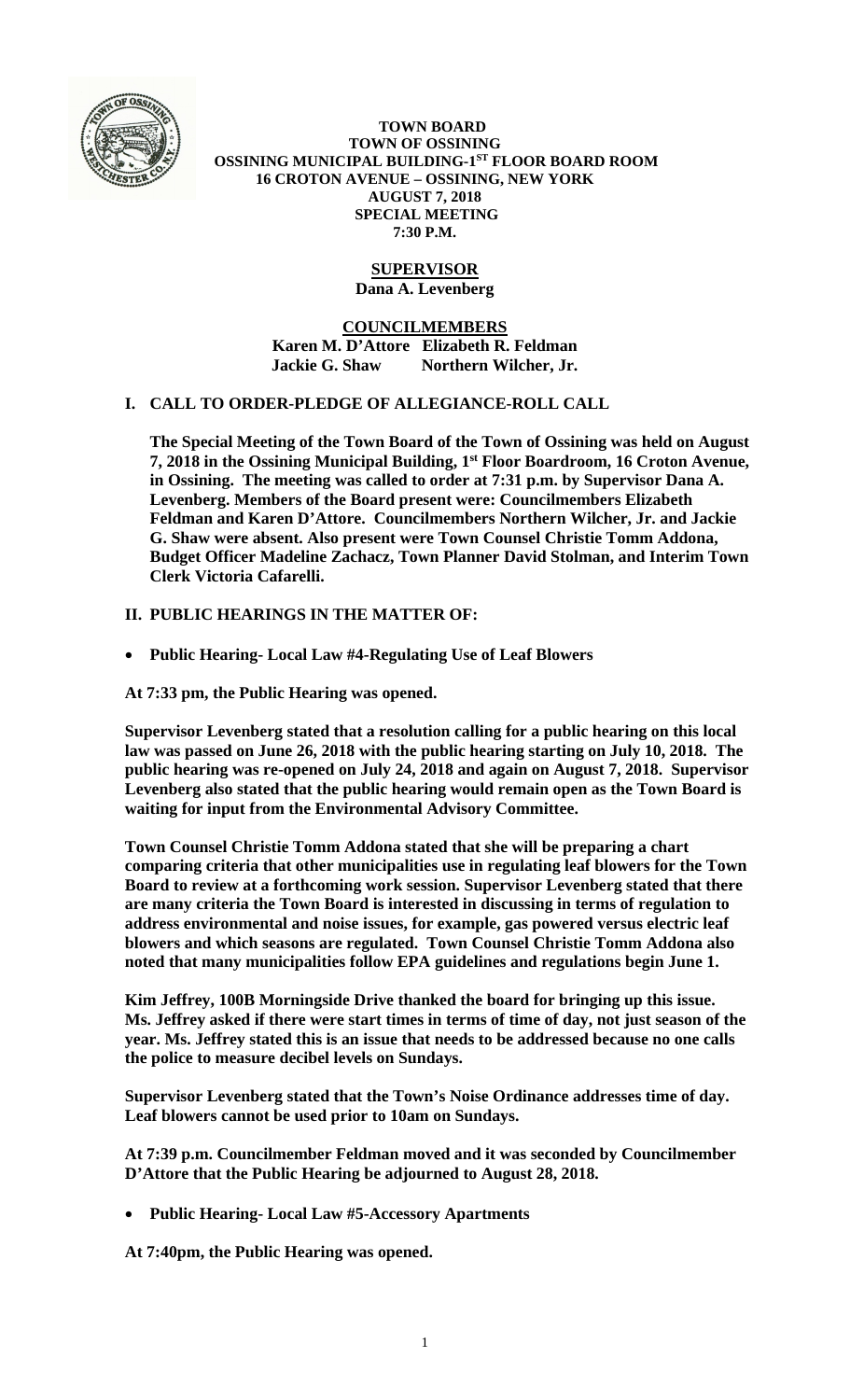**Supervisor Levenberg stated that a resolution calling for this Public Hearing was passed on July 10, 2018. The Public Hearing was opened on July 24, 2018 and was adjourned to August 7, 2018.** 

**Kim Jeffrey, 100B Morningside Drive asked why this local law was being brought up now, as the conversation has been going on for many years. Ms. Jeffrey stated she was concerned not about accessory apartments within people's homes but separate from their homes. Ms. Jeffrey asked if there were lot size restrictions in terms of construction of a separate structure. Ms. Jeffrey also asked if there are any restrictions as to who can live in the accessory apartments. Ms. Jeffrey also expressed concerns that this Public Hearing was happening during the summer.** 

**Town Planner David Stolman stated that lot size requirements were not changing in terms of square footage.** 

**Town Counsel Christie Tomm Addona stated that this local law will include the same regulations in terms of square footage on a single lot as accessory apartments within a single structure, just expanded to include separate structures outside of the primary structure.** 

**Town Planner David Stolman stated that the local law limits accessory apartments to one-third of the habitable floor area allowed for the lot or 800 square feet, whichever is less. The primary dwelling must also be owner occupied.** 

**Ms. Jeffrey asked how often the building inspector will inspect the accessory apartments.** 

**Town Counsel Christie Tomm Addona stated that the building inspector will inspect the accessory apartments annually.** 

**Ms. Jeffrey also expressed concerns regarding residents that are "snow birds" and do not occupy their home for several months out of the year.** 

**Councilmember D'Attore stated that "snow birds" cannot sub-let their homes during those months, so the home would still be considered owner-occupied.** 

**Ms. Jeffrey expressed concerns that this local law would open up the potential for new and expanded consequences regarding accessory apartments. Ms. Jeffrey stated that she is concerned this local law will compromise the single family character of the unincorporated area.** 

**Councilmembers D'Attore and Feldman stated that this local law will restrict the number of accessory apartments within a geographic area to maintain the single family character of the unincorporated area.** 

**Town Counsel Christie Tomm Addona stated that the Zoning Board of Appeals met the previous evening and was overall pleased with the local law, but had comments. Town Counsel Christie Tomm Addona presented the following memo from the Zoning Board of Appeals:** 

**"I submit this memorandum on behalf of the Town of Ossining Zoning Board of Appeals. The ZBA held a public meeting on Monday, August 6, 2018, at which the ZBA engaged in a public discussion regarding the draft local law amending the Code provisions regulating accessory apartments. This local law is currently being considered by the Town Board and was referred to the ZBA for its review and comment. As set forth in the draft local law, and as has been the case under the existing law, the ZBA is the board charged with granting permits for accessory apartments.**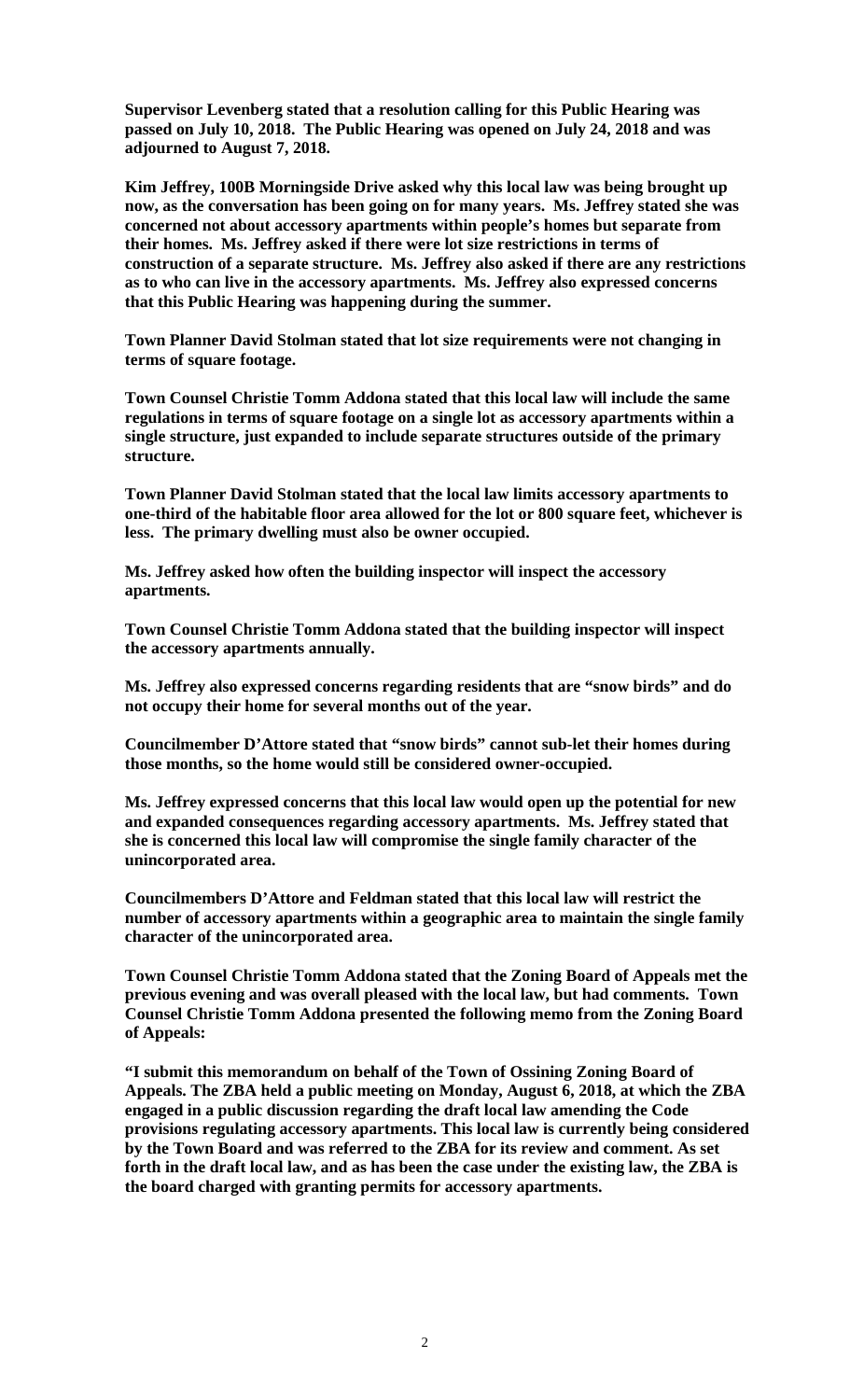**Overall, the ZBA is pleased with the proposed changes to the Code; specifically, allowing accessory apartments in detached structures and moving these regulations to the Zoning Code so that the ZBA will have the authority to grant variances and issue interpretations when appropriate under State and Town law.** 

**However, the majority of the ZBA had one concern that they felt strongly about and directed me to submit this comment on behalf of the ZBA. Proposed Code § 200-31.2(A) discusses the "Purpose" of these regulations and provides, in part, that "[t]his section will further the Town's goal of providing** *affordable* **rental housing in Ossining without changing the low-density, predominantly single-family character of the Town" (***emphasis added***). The ZBA would like to see the reference to "affordable" removed. The ZBA recognizes that this language is a carry-over from the existing Code and that the section where the reference is made does not regulate accessory apartments, instead explaining the purpose for the regulations. Nonetheless, for the reasons explained below, the ZBA believes that the reference to "affordable" housing should be removed.** 

**"Affordable" is a term of art with legal significance and connotations. To that point, the Town Code has regulations pertaining to "Affordable Housing", which governs, among other things, when such housing is required and what the maximum rent and income level of the household can be. (See Town Code Chapter 200 ("Zoning"), Article VI ("Affordable Housing")). However, the draft accessory apartments local law does not regulate the "affordability" of the accessory apartments as that term is used and regulated in Chapter 200, Article VI of the Code. Accordingly, the ZBA, as the Board charged with granting the special permits for the accessory apartments, has no ability to regulate whether the apartments will be "affordable" within the meaning of the Code. Further, the ZBA is of the opinion that property owners seeking to rent these accessory apartments will rent them at whatever price the market will bear, and while this rent may be lower than housing that is not an accessory apartment, the ZBA finds it unlikely that these apartments will be "affordable" as that term is used in the Code.** 

**The ZBA is strongly in favor of providing more affordable housing in Ossining and recognizes the need for it. But because there is no mechanism in the local law to make these units "affordable," the use of the term "affordable" in discussing the purpose of the local law could be misleading to property owners, renters and the public, and suggest the ZBA has the ability to and/or is required to put certain restrictions on the rent/income levels that is has no ability to do. Therefore, the ZBA respectfully requests that the draft local law be amended to remove the reference to "affordable" rental housing."** 

**Town Planner David Stolman stated that the local law could be amended to use the language "diversity of housing options" as opposed to "affordable."** 

**At 7:56 p.m. Councilmember Feldman moved and it was seconded by Councilmember D'Attore that the Public Hearing be adjourned to August 28, 2018.** 

**Public Hearing- Local Law #6-Solar Energy** 

**The Public Hearing was opened at 7:57pm.** 

**Supervisor Levenberg stated that a resolution calling for this Public Hearing was passed on July 24, 2018. The Public Hearing was opened on August 7, 2018.** 

**Town Building Inspector John Hamilton provided the following written comments dated July 25, 2018:** 

**"I took a look at the proposed solar panel law that David did such an excellent job on. I just had a few thoughts:** 

**Sec. 200-31.3(D)(10) indicates the fencing around the storage batteries shall be 7 feet in height per the national electric code. Sec. 200-25(D)(1) regarding fences in residential districts indicates:**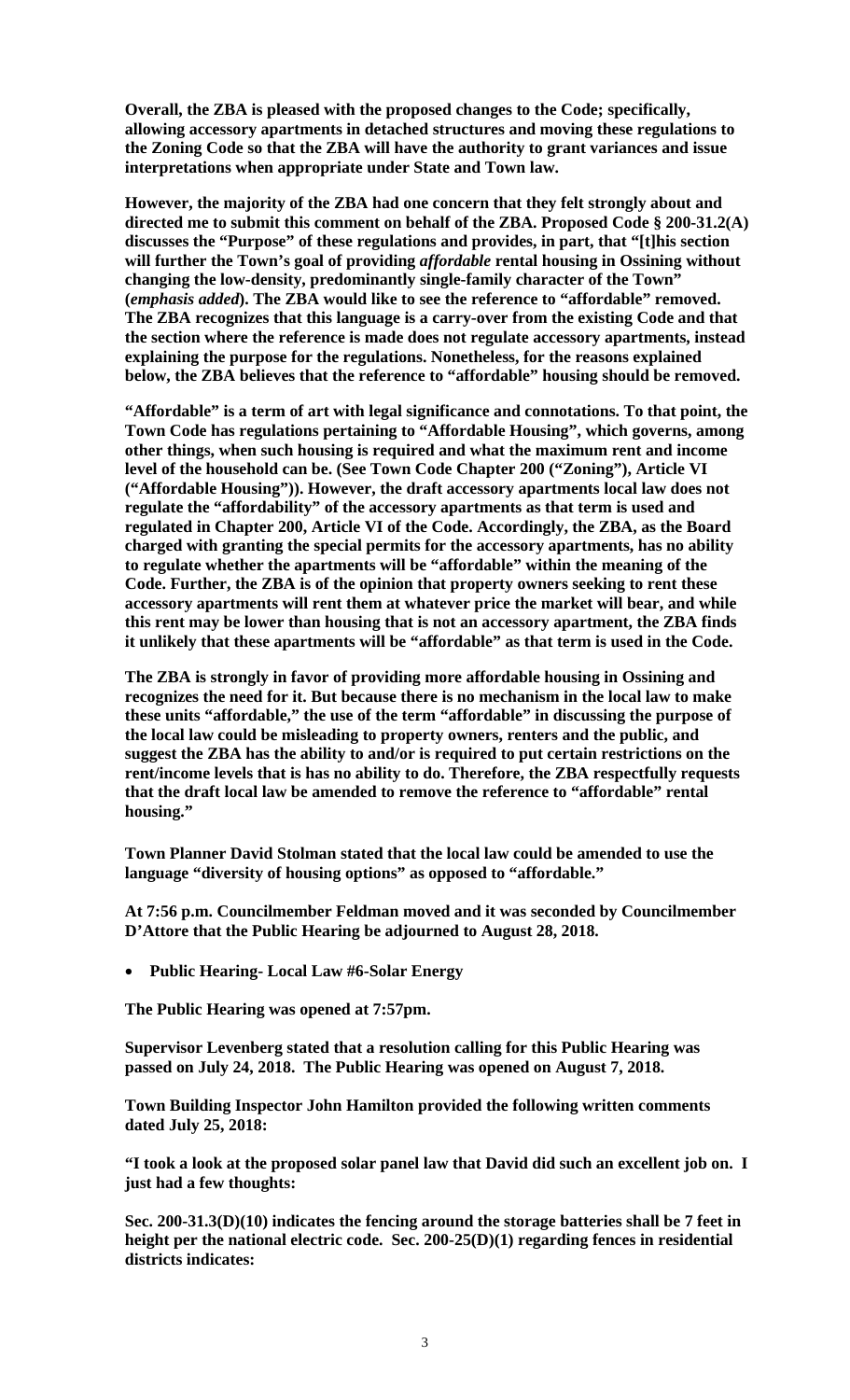**Fences or walls over 6 1/2 feet in height may not be erected in front, rear or side yards. Fences or walls with a height in excess of 6 1/2 feet shall conform to the requirements set forth herein for buildings.** 

**Does this impact the proposed section in any way or is it superseding? Will we be treating these 7 foot fences as buildings, which will require them to conform to building requirements?** 

**Sec. 200-31(F) indicates Tier 2 systems will be treated as accessory structures. Sec. 200- 31(F)(3) indicates the setback requirements shall comply with Table 2, which indicates twice the required setback distance in residential districts. This will place them 20 feet from the property line. Sec. 200-25(A)(1)(b) indicates for accessory structures: Such buildings shall be set back 10 feet from any lot line.** 

**Is it the intent of the town to treat these different than accessory structures such as garages, barns, sheds, etc. by doubling the distance to the property line.** 

**Sec. 200-31(F)(4) indicates the height of Tier 2 systems in residential zones shall not exceed those as set forth in Table 3, which is 10 feet. Sec. 200-25(A)(1)(a) states:** 

**Such building shall not exceed 15 feet in height. This is the current allowable height of an accessory structure. Is it the intent of the board to keep solar systems as accessory structures lower to the ground than other accessory structures?** 

**Sec. 200-31(G) does not allow Tier 3 systems in the GB zone. This is a commercial zone that might be the least intrusive to residential properties. While there are currently no spaces that meet the criteria, spaces could become available in the future. For example, if the sanitation company on North State Rd. were to leave, it would be an ideal location for a solar farm. It doesn't have residential properties near it and it has Rt. 100 on one side, North State Rd. on another and two commercial entities on the other sides.** 

**It appears that roof mounted systems on accessory structures in residential districts will fall under Tier 3 requirements. Tier 1 roof mounted systems only apply to systems placed on the roof of the principal building, as indicated in the definitions section. Tier 2 are ground mounted systems. All other systems fall under Tier 3. In reviewing the Tier 3 permit application requirements, it appears some of the sections may not be applicable to the roof mounted accessory structure system. For example the sections on security deposits, abandonment and decommissioning, changes to grading, vegetation clearing and plantings to name a few. Perhaps the board will consider placing the roof mounted systems on accessory structures in a residential district in Tier 1, with a requirement they receive architectural review board approval."** 

**Town Building Inspector John Hamilton provided the following written comments also dated July 25, 2018:** 

**"If the solar panels on the ground will only be 10 feet maximum height and we are treating them like accessory structures, I thought we would allow the 15 foot permitted accessory height for them. But David may have a valid reason for placing them lower to the ground. I also feel the Tier 3 placement for panels on accessory structures requires many procedures that have nothing to do with their placement on a roof. It just makes sense to me to put them in Tier 1, but require them to go to ARB. I also think something should be added in the zoning code as an exception to the 7 foot fence height for the storage batteries. I was always taught when two laws are in conflict the more restrictive one is the one that should be followed. I think just adding this fence as an exception to Sec. 200-25(D)(1) would eliminate any potential conflict. And I don't know why we are excluding the GB district from any solar farms. It's commercial in nature and would be the least intrusive to adjoining property owners.** 

**Just my thoughts. There may be very valid reasons why the law was written as is."** 

**Donna Sharrett, 84 Morningside Drive, provided the following written comments dated August 6, 2018:**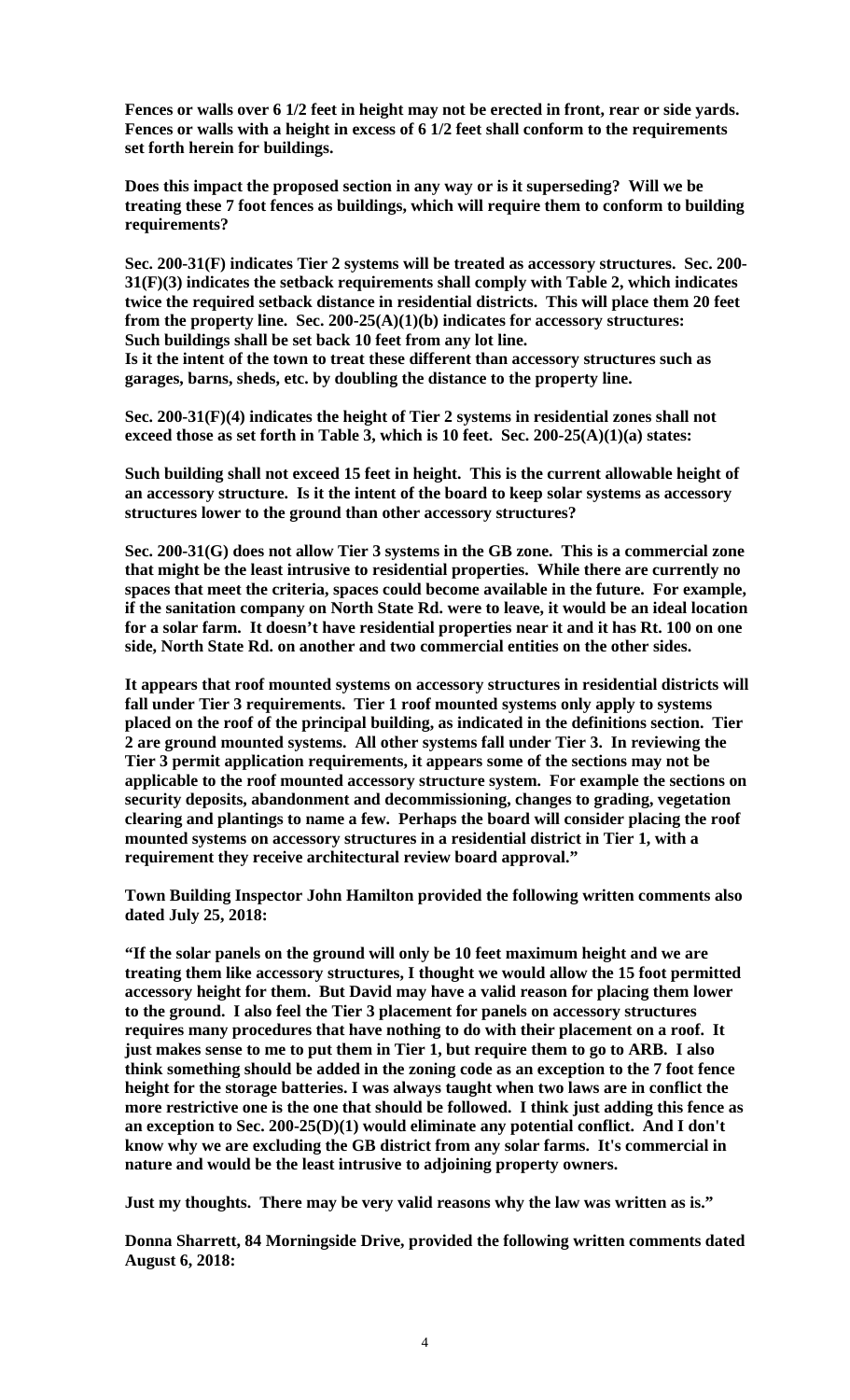**"Dear Supervisor Levenberg and Town Board members,** 

**Please consider including the following in the proposed solar legislation:** 

**1. a maintenance plan for the duration of the solar operation that all proposed plants to be considered as visual screening be maintained in a heathy condition with a requirement for replacement of any or all plants that don't thrive or survive.** 

**2. language that promotes the establishment of beneficial habitat plantings under nonroof mounted solar units, using Minnesota legislation as example:** 

**https://www.revisor.mn.gov/bills/text.php?number=SF2689&version=1&session=ls89& session\_year=2016&session\_number=0**

**a. Article from Audubon as to the importance of habitat plantings under solar units: https://www.audubon.org/news/can-solar-plants-make-good-bird-habitat b. New York Times article regarding the alarming decline in insect populations: https://www.nytimes.com/2018/05/26/opinion/sunday/insects-bugs-naturalistsscientists.html** 

**Thank you for considering my comments as part of your public hearing on the proposed solar legislation.** 

**Cc: Mitzi Elkes, EAC Chairperson Suzi Ross, Green Ossining Chairperson"** 

**Town Counsel Christie Tomm Addona provided the following written comments on behalf of the Zoning Board of Appeals:** 

**"I submit this memorandum on behalf of the Town of Ossining Zoning Board of Appeals. The ZBA held a public meeting on Monday, August 6, 2018, at which the ZBA engaged in a public discussion regarding the draft local law enacting Code provisions regulating Solar Energy Systems. This local law is currently being considered by the Town Board and was referred to the ZBA for its review and comment.** 

**The ZBA is in favor of regulating solar energy systems and was pleased with the draft local law that was circulated. The only comment the ZBA had was to reiterate a comment that was also made by John Hamilton, the Building Inspector, that Tier 3 systems be permitted in the GB zone as it is a commercial zone and would likely have minimal impacts to neighboring properties."** 

**Annie Kline of DelBello, Donnellan, Weingarten, Wise, & Wiederkehr, LLP, representing CVE North America who is looking to establish a solar farm at 90 Somerstown Road commended the Town Board for taking up this legislation. Ms. Kline noted that her client, Travis Scott, had a few recommended modifications based on his experience working in this industry.** 

**Travis Scott, CVE North America, stated that he has done business establishing solar farms in Massachusetts and New York. Mr. Scott stated that regulations in Massachusetts were state-wide, making the process easier to implement. Mr. Scott's primary concerns were with the building coverage limits in the local law. Mr. Scott stated that 20% building coverage is too small and higher percentage building coverage is not prohibitive and is in-line with other state regulations. Mr. Scott urged the Town Board to consider set-backs instead of building coverage as the regulation, or increase building coverage to 35%.** 

**Ms. Kline provided the following written comments:** 

**"Thank you for the opportunity to speak with the Board in connection with the proposed Local Law #6 regarding solar energy. This firm represents CVE North America ("CVE"), an independent producer of renewable energy that is active in the solar and biogas markets. CVE is interested in potentially developing a solar farm in**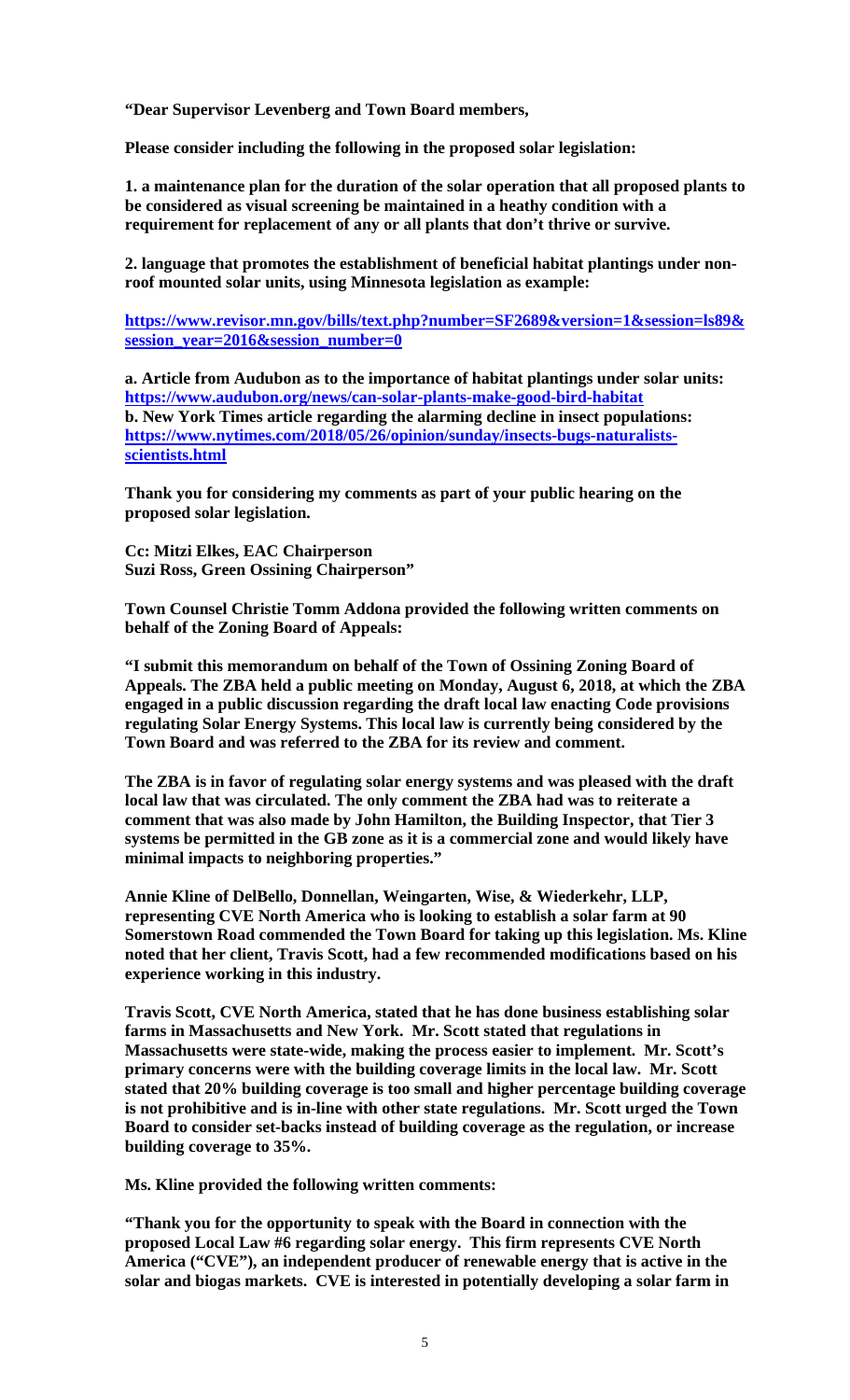**the Town at the property located at 90 Somerstown Road. We have had the opportunity to review the proposed legislation and offer the following modifications to the draft currently under review by the Board (underlined text to be added):** 

- **1. Section 200-53.A: Ground-Mounted Solar Energy System: A Solar Energy System that is anchored to the ground via a pole or other mounting system, detached from any other structure, that generates electricity for onside or offsite consumption. Maximum impervious surface coverage and building coverage for Tier 3 Solar Energy Systems shall be the aggregate square footage of the ground coverage area of the solar panels and any other ground mounted equipment, excluding the open space between solar panels, rows and/or arrays of solar panels.**
- **2. Section 200-31.3(D)(6): The area beneath Ground-Mounted Solar Collectors shall be included in calculating maximum impervious surface coverage and building coverage for the applicable zoning district notwithstanding that the collectors are not "buildings". For Tier 3 Solar Energy Systems, the maximum impervious surface coverage and building coverage of the Ground-Mounted Solar Collectors shall be the aggregate square footage of the ground coverage area of the solar panels and any other ground-mounted equipment, but shall exclude the open space between solar panels, rows and/or arrays of solar panels. Maximum impervious surface coverage and building coverage for Tier 3 Solar Energy Systems shall be 35% in all zoning districts.**

**We believe that the above modifications better balance the needs of the industry with the interests of the Town. Please feel free to contact me if you have any questions."** 

**Kathy Haake, Clean Energy Collective provided the following written comments:** 

**"I'm only commenting on Tier 3 Systems.** 

**Page 4, 2.B(2) Statement of Purpose – decreasing cost of electricity:** 

**Add multifamily complexes and rental properties to this section. Community solar projects will allow any resident to decrease their electricity costs. With CEC's Roofless Solar Program they only need to sign up for a program within their utility area and they will be able to reduce their energy bills and support clean solar energy.** 

**Page 5, D(3) Safety: and snow removal.** 

**We see regular snow removal as an unnecessary expense which can become significant some years. If we need to access the site we would remove snow as necessary. The chances of needing emergency equipment on site in winter is extremely slim. If there is snow on the ground there is nothing there to burn. The need for an ambulance is significantly less than needing to rescue someone from a trail-less recreational open space property. There is no reason for anyone to be on the site, it is private property, will be fenced.** 

**Page 5, D(5). Screening is something we understand is very important and will work with the town and neighbors.** 

**Page 5, D(6) Impervious cover** 

**We would like to emphasize that only the driveway and posts create impervious cover, we do use a gravel drive rather than paving. The ground beneath the panels will be planted with a low growing pollinator-friendly seed mix. The panels have significant space between rows with vegetation below them. Panels typically have a width of 4-5 feet and don't usually collect enough water to create a dripline in the vegetation below. Simple example: your picnic table and umbrella on the grass in your back yard doesn't create stormwater issues because although the ground below is covered it still is absorbing rainwater.** 

**The site we are currently considering is 16 acres zone One Family R40 and allows for 18% impervious cover. Since we typically need 5 acres to generate one megawatt of**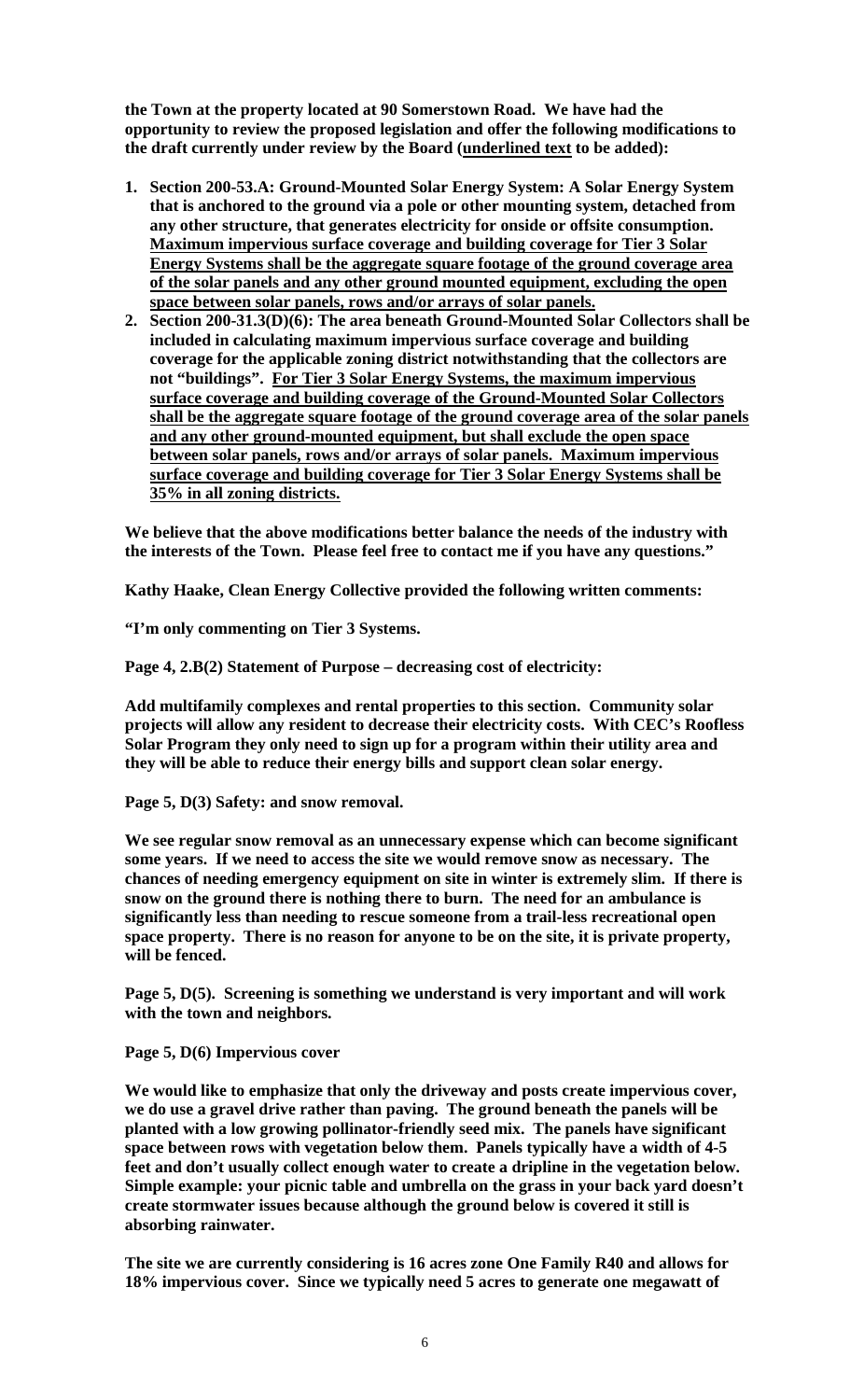**power and we are considering 1.8 megawatts, that would necessitate a 70-acre site. Considering the value of land in this area, it is unlikely to find a financially feasible site in Ossining.** 

**Alternatively, we suggest including only the size of the panels and not the rows between, or the whole array envelope, in the impervious cover calculations.** 

**Page 10, section I(9) Town Tree Law** 

**Since a solar farm is environmentally sustainable and reduces more carbon emissions than is absorbed by a similarly sized forest (as show by the EPA Greenhouse Equivalency Calculator) we would hope that a solar farm could have some relief from the Tree law. Obviously we would not be able to plant new trees on site. We typically plant significantly screening vegetation, maybe that could be included as some of the planting requirements? Tree law does say in section 183-11 B(2)d:** 

**'…the removal of a regulated tree may be favor by the approval authority if…It will have a positive effect upon…Solar access…'** 

**And it also allows for the planting of 'other vegetation' in section 11 B (3)."** 

**Town Planner David Stolman stated that the tree law allows for a tree bank or tree bank fund.** 

**Ms. Haake stated that perhaps the legislation could state something to the effect of that the Planning Board can ease the tree law restrictions if the project demonstrates benefits to the environment.** 

**Kim Jeffrey, 100B Morningside Drive stated that she was unaware that this legislation was regarding solar farms. Ms. Jeffrey asked what these solar panels look like. Ms. Jeffrey also asked what the difference between Tiers – sizing of structures, buffering of structures, etc. Ms. Jeffrey urged the board to address these details in a forthcoming work session. Ms. Jeffrey expressed concerned about the unintended consequences of these changes in the long term – what will this look like in 30 to 50 years.** 

**Town Planner David Stolman stated that he utilized the standard Solar Code in developing this legislation.** 

**Town Counsel Christie Tomm Addona stated that this local law will codify regulations regarding solar panels that are virtually nonexistent currently.** 

**Councilmember D'Attore stated that it is important that the Town Board proactively address change in the Town and continue to move the needle forward on important issues like environmental sustainability.** 

**Dan Welsh, Sustainable Westchester thanked the Town for taking on this legislation. Mr. Welsh also stated that NYSERDA has staff dedicated to assisting communities with solar codes and they have been holding workshops throughout the state. Mr. Welsh will see if NYSERDA is available to consider hosting a workshop in Westchester County in the near future.** 

**At 8:24 p.m., Councilmember Feldman moved and it was seconded by Councilmember D'Attore that the Public Hearing be adjourned to August 28, 2018.** 

**III.ADJOURNMENT – WORK SESSION** 

**Work Session Agenda:** 

1)**Pavilion & Park Rental Fees: Superintendent of Recreation Bill Garrison**

- **2) CCA Contract Renewal: Sustainable Westchester**
- **3) Hydrofracking Gas- Discussion**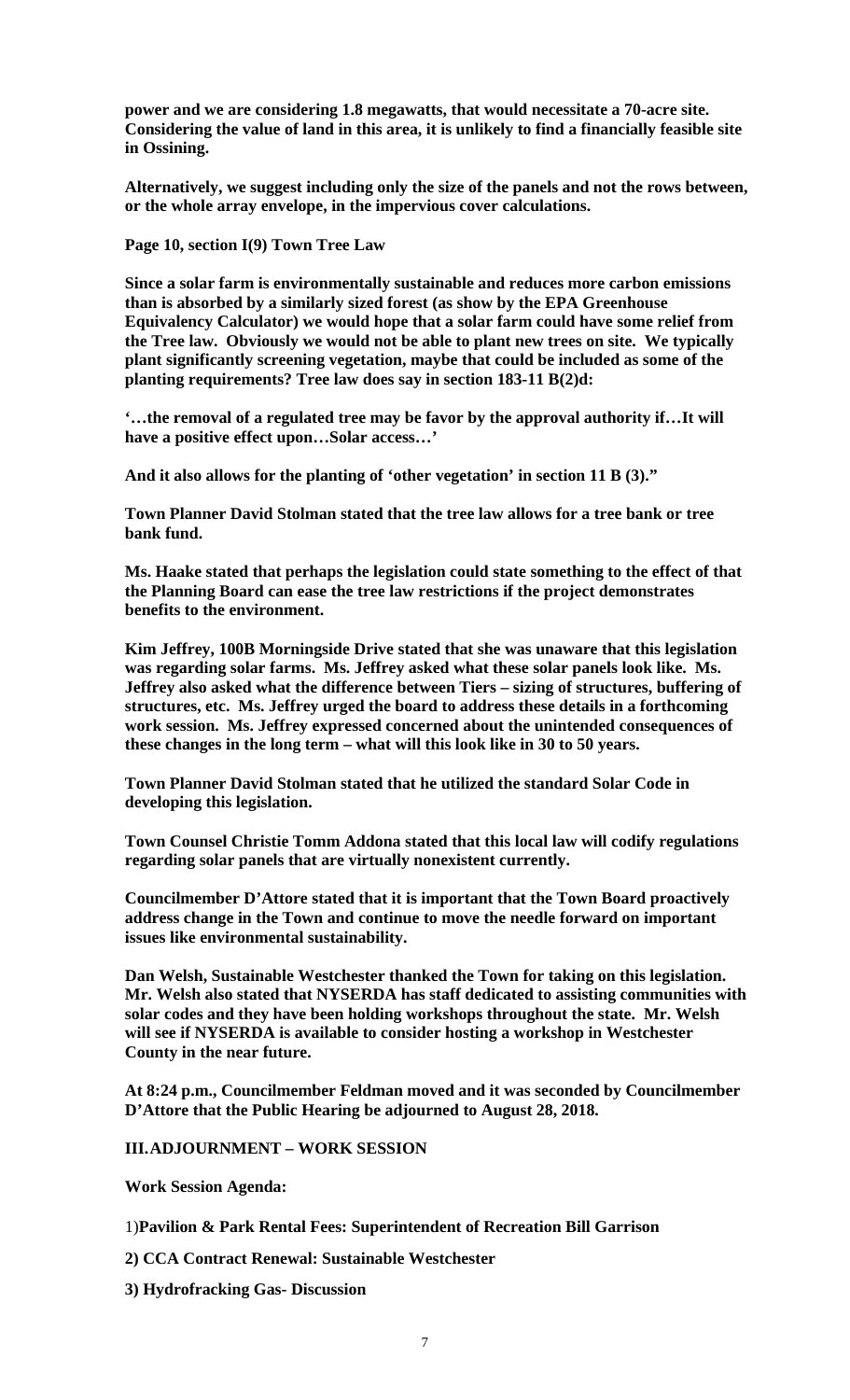## **4) Storm Surge Barriers in Hudson River- Discussion**

**At 8:25 p.m., Councilmember Feldman moved and it was seconded by Councilmember D'Attore to adjourn to work session.** 

## **IV.RETURN TO SPECIAL MEETING**

**At 9:30 p.m., Councilmember Feldman moved and it was seconded by Councilmember D'Attore to return to the Special Meeting.** 

# **V. ANNOUNCEMENTS**

**Supervisor Levenberg made the following announcements:** 

**It was a little touch and go at last week's Waterfront Concert, but we had a stalwart group of music and sunset lovers show up for Powderfinger who did a great job covering some rock and roll faves. This Friday, get ready for another of Ossining's favorites, the Mike Risko Band takes the stage at 7pm at the Engel Park Stage. We hope it'll be a little cooler with no threat of rain, and that everyone will come out for a great night of music against a spectacular backdrop.** 

**Friday night we co-hosted, with the Village, the annual Fireman's parade and once again our Department looked fantastic. Thanks so much to all those involved in organizing it and strutting our collective stuff. Unfortunately, at the tail end of the celebration, the department was called into service to fight a fire at the historic Olive Opera House in Ossining's downtown. Thanks go to our force for doing a great job containing it and keeping the damage down, and thankfully no residents were displaced and no one was hurt. Also, thanks go out to our mutual aid assists from Croton-on-Hudson, Yorktown Heights, Thornwood, Millwood, and Tarrytown departments for helping us out with this one.**

**We have also been in continuing discussions with Green Ossining and the Village of Ossining, and 511NY Rideshare about how we, the Ossining community (Village and Town) can participate in International Rideshare Day on Sept 21. We are hoping to bring a number of interesting and innovative options to Ossining so people can get a taste of alternatives that they may enjoy having, which may also have the added benefit of opening up parking spaces for other uses, helping us to be healthier, and also improving our air quality and the environment overall. Stay tuned!** 

**The County Has shared that a heat advisory continues to be in effect for the entire Tri-State Area. Through 8pm this evening then again Wednesday afternoon through 8pm tomorrow, and it includes potential hazards of Max Temperatures in the upper 80s to lower 90s, and Max Heat Indices in the mid 90s to around 100. The Impacts include that heat and humidity may cause heat stress during outdoor exertion or extended exposure, extreme heat can cause illness and death among the at-risk population who cannot stay cool, and seniors, infants, and those with chronic health problems or mental health conditions are at an increased risk from the heat.** 

Here's an option for tomorrow night to help you stay cool: Wednesday, August 8<sup>th</sup>, **Green Ossining and the Sierra Club will be co-sponsoring the screening of "Reinventing Power" in the Budarz Theater at the Ossining Public Library. The 50 minute film will introduce you to people in 8 states who have had their lives changed by the renewable energy industry; come learn about how we do not need to choose between sacrificing jobs and sacrificing our environment. The film will be followed by a moderated discussion. This free event begins at 7PM.** 

**If you want to hear the Mike Risko Band twice this week, and I know many of you will, you have a chance to do so! They are playing at Law Park at 7-9 this Thursday night as their concert last week was rained out. The Briarcliff Chamber is sponsoring that local**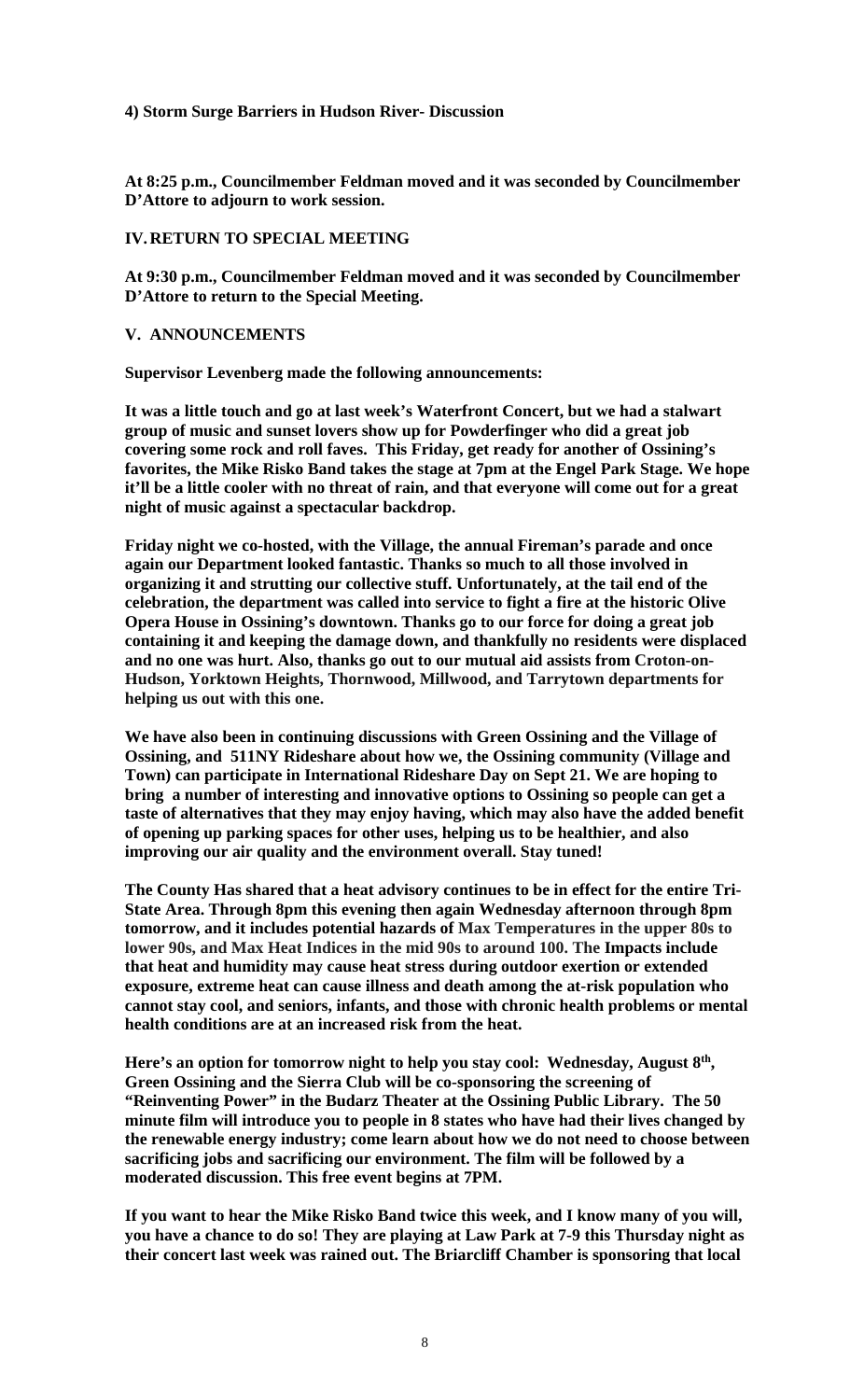**series, with food, wine and beer and other items for sale. Don't forget your chair or blanket and get ready for another great night out, for free.** 

**For the tennis players among us, the Croton Harmon Community Tennis Association**  will be hosting the Croton Summer Classic on Friday, August 10<sup>th</sup> and Saturday, **August 11th. Come to this fundraiser ready to compete—NTRP levels of 3.0- 4.5, men and women are welcome. Visit www.crotontennis.org/crotonclassic for more information.** 

**On Saturday, August 11th at 12:30 p.m. the Ossining Public Library will be burying its Time Capsule as a part of its 125th Anniversary Celebration. You are all welcome to attend. Light refreshments will be served on the back patio on library grounds. This event is open to the public.** 

**The next walking tour of the historic Sparta neighborhood at the south end of Ossining will be held on this Sunday, August 12. The tour will begin at the Jug Tavern (Rockledge Avenue and Revolutionary Road, behind the CVS) at 1 p.m. with a showing of the video "The Battle for Sparta." Participants will then walk about six blocks through the neighborhood learning about the historic homes in the landmarked district; the tour will end at around 3 p.m. Dr. Alan Stahl, a neighborhood resident and chair of the Village of Ossining Historic Preservation Commission will lead the tour. The other dates scheduled for 2018 are both Sundays: September 9, and October 7; check the Jug Tavern website (www.jugtavern.org) for updates. The tour is free, but participation is limited to 20 people. For a reservation or further information, contact alan@jugtavern.org.**

**On Monday, August 13th, another Jug Tavern event occurs: "From Garden to Table," a lecture on the local colonial diet that folks in our region enjoyed back in the 17th century, and the evening will end with refreshments based on historic recipes. This book talk by Peter G. Rose, author, food historian and Westchester resident, is part of the Sparta Speaks 2018 series. This is a free event but seating is limited—please email info@jugtavern.org to save your spot or to learn more. Doors open at 7PM.** 

**Are you still looking for something for your littlest kiddos to do before school starts? Bethany Arts Community on Somerstown Road is offering their first ever Scribbler Summer Camp sessions starting Monday, August 13th for day campers entering K through 4th grade. Week 1 (8/13- 8/17) is "Super Size Me" and encourages campers to make large-scale art, like giant self portraits and sculptures. Week 2 (8/20- 8/24) will feature mazes and puzzles as part of "From Start to Finish," and Week 3 (8/27- 8/31) will help campers go "Back to School in Style" by making their own school supplies! Learn more about all three sessions at www.bethanyarts.org.**

**Since we will not be seeing each other next week, I do want to mention a couple of other events coming up.** 

**On Saturday, August 18, 2018 the Ossining Historic Cemeteries Conservancy's next Gravestone Cleaning and Restoration Workshop is from 9am to Noon at Historic Dale Cemetery, 104 Havell Street. It's free, fun and educational for all ages. No experience necessary, material and training provided, and students can get community service credit. Just follow the yellow signs.** 

**Also, Lobsterfest was rescheduled and is coming up fast—mark your calendars for**  Saturday, September 8<sup>th</sup> for this special community event, hosted by the Greater **Ossining Chamber of Commerce. Tickets for the 4th Annual Ossining Lobsterfest are available at www.ossiningchamber.org.** 

#### **Finally, don't forget this!**

On the evening of Friday, August 17<sup>th</sup>, we will be having a double header down at Engel **Park that you won't want to miss. At 5:30PM, join Tasia Sabatino of Rebel Yoga Studio for a beachfront yoga class before DJ Catch1 hits the Engel Park stage at 7PM for a dance party. Get a taste of Mind, Body, Spirit Ossining and the Summer Concert Series all in one, and it's all free!**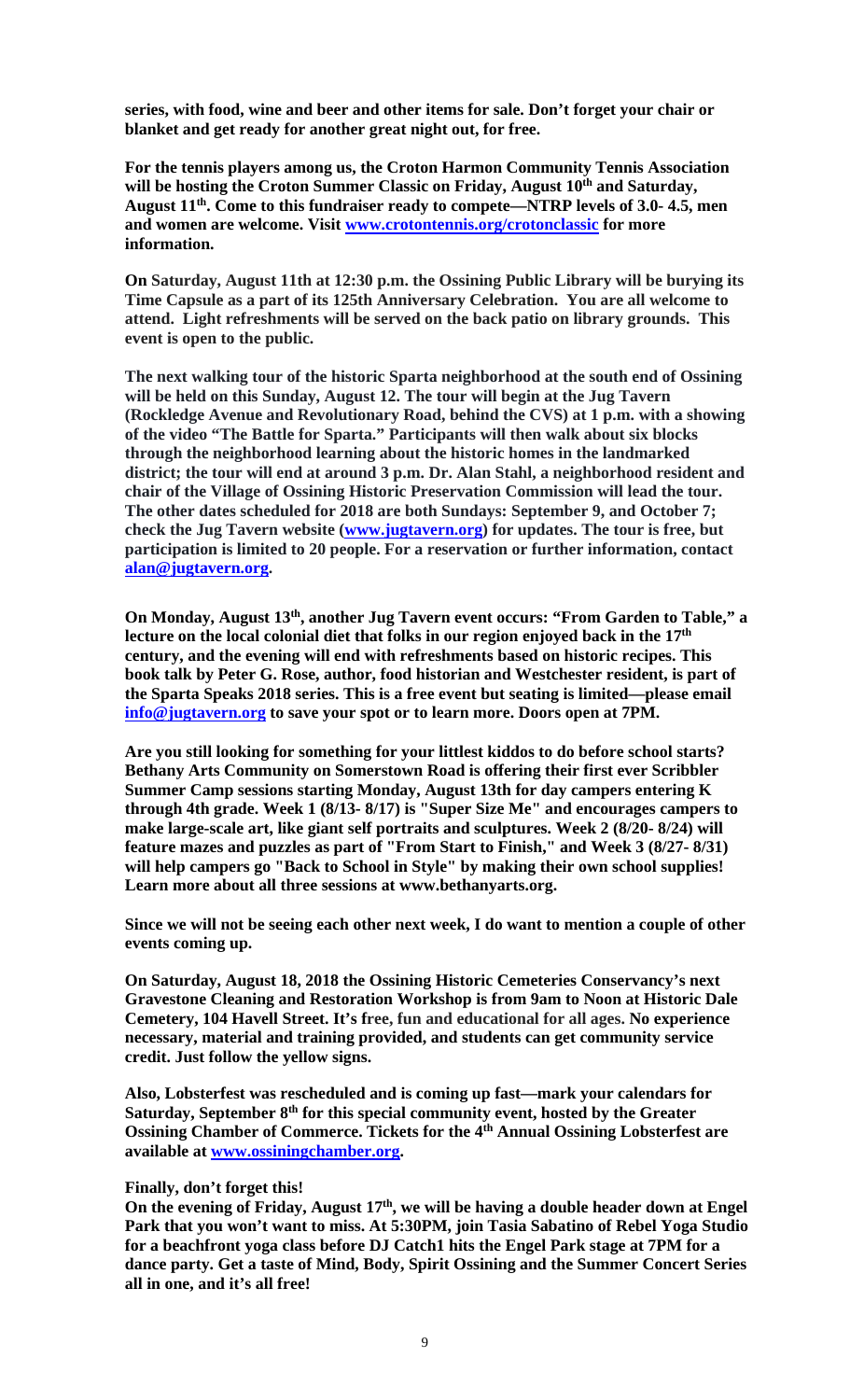## **VI.BOARD RESOLUTIONS**

## **A. Approval of Minutes-Regular Meeting**

**Councilmember D'Attore moved and it was seconded by Councilmember Feldman that the following resolution be approved.** 

**Resolved, that the Town Board of the Town of Ossining hereby approves the July 24, 2018 minutes of the Regular Meeting as presented.** 

 **Motion Carried: Unanimously** 

# **B. Approval of Minutes-Special Meeting**

**Councilmember D'Attore moved and it was seconded by Councilmember Feldman that the following resolution be approved.** 

**Resolved, that the Town Board of the Town of Ossining hereby approves the July 27, 2018 minutes of the Special Meeting as presented.** 

# **Motion Carried: Unanimously**

# **C. Approval of Voucher Detail Report**

**Councilmember D'Attore moved and it was seconded by Councilmember Feldman that the following resolution be approved.** 

**Resolved, that the Town Board hereby approves the Voucher Detail Report dated August 7, 2018 in the amount of \$389,813.91.** 

 **Motion Carried: Unanimously** 

# **D. Change to Meeting Schedule- August 14th, 2018**

**Councilmember Feldman moved and it was seconded by Councilmember D'Attore that the following resolution be approved.** 

**Resolved, that the Town Board of the Town of Ossining hereby cancels the regularly scheduled Legislative Session scheduled for Tuesday, August 14th, 2018.** 

## **Motion Carried: Unanimously**

## **E. Finance- Audit-Town of Ossining 2017**

**Councilmember Feldman moved and it was seconded by Councilmember D'Attore that the following resolution be approved.** 

**RESOLVED, that the Town Board of the Town of Ossining hereby acknowledges that in accordance with Section 35 of the General Municipal Law, the 2017 Audit of the Town of Ossining Financial Statements and Supplementary Information has been distributed to and reviewed by the Town Board and said report shall be filed with the Office of the Town Clerk.** 

## **Motion Carried: Unanimously**

**F. Transportation Alternatives Program**

**Councilmember D'Attore moved and it was seconded by Councilmember Feldman that the following resolution be approved.**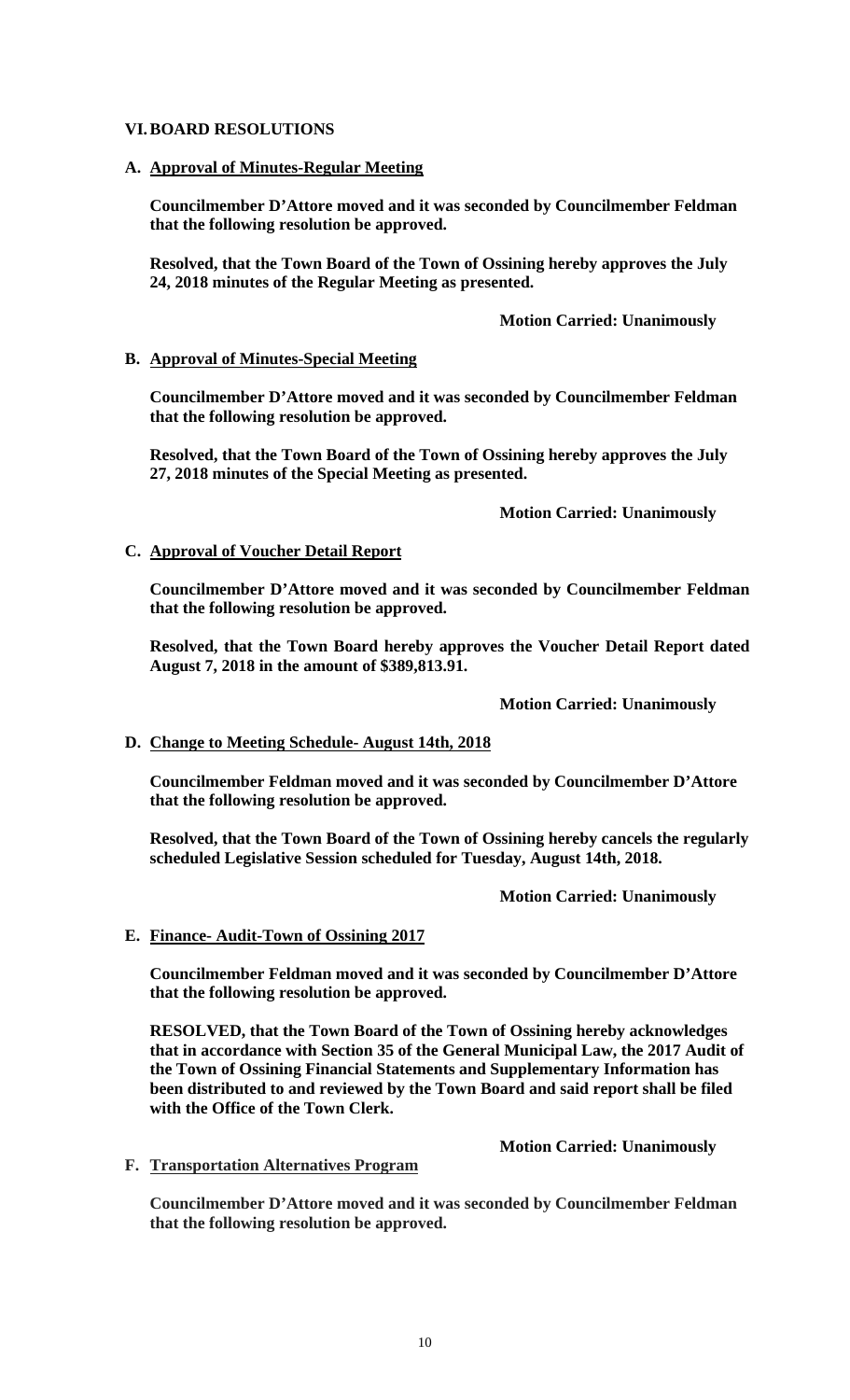**Whereas, the Town of Ossining has adopted the Millwood-Ossining Go! Trail Plan which identifies several bike and pedestrian routes to connect downtown Ossining to the North County Trailway in Millwood; and**

**Whereas, one of these routes follows NYS Route 133 from NYS Route 9 to NYS Route 100, a portion of which is located within the Town's jurisdiction and the Town has committed to implementing the recommendations of the Millwood-Ossining Go! Trail Plan when improvements become feasible; and**

**Whereas, the New York State Department of Transportation completed a feasibility evaluation recommending certain roadway improvements to make the NYS Route 133 corridor bike and pedestrian friendly, indicating that this portion of the Millwood-Ossining Go! Trail Plan is feasible to implement; and**

**Whereas, funding is available through the Transportation Alternatives Program to support projects for planning, design and construction of facilities for pedestrians, bicyclists and non-motorized transportation users; now therefore be it**

**Resolved, that the Town Board of the Town of Ossining hereby endorses an application being submitted by the Supervisor's Office with the Town of Ossining as the sponsor in partnership with the Town of New Castle to design and implement a Bike Lane on NYS Route 133 from NYS Route 9A to NYS Route 100 as recommended by the Millwood-Ossining Go! Trail Plan;**

**Be it further Resolved, that the Town Board of the Town of Ossining commits its share of matching funds to this project as required of the Towns of Ossining and New Castle by the Transportation Alternatives Program.** 

 **Motion Carried: Unanimously** 

#### **G. Resolution Authorizing Supervisor to Sign Memorandum of Understanding with Sustainable Westchester for Community Choice Aggregation Program**

**Councilmember Feldman moved and it was seconded by Councilmember D'Attore that the following resolution be approved.** 

**WHEREAS, the Town Board previously adopted a local law authorizing the Town to participate in a Community Choice Aggregation Pilot Program, which is intended to provide residential and small non-residential consumers "with the ability to lower their overall energy costs and the benefits of the CCA Program include price stability for a fixed contract term, lower prices, more favorable contract terms, and the ability to design a program that reflects local preferences and needs, including a preference for cleaner power sources," and** 

**WHEREAS, in 2016 the Town Supervisor executed a Memorandum of Understanding with Sustainable Westchester, a not-for-profit organization comprised of over forty municipalities in Westchester County, including the Town, for Sustainable Westchester to serve as Program Manager for the CCA Program, and** 

**WHEREAS, in 2016 the Town Supervisor executed an Electric Service Agreement with ConEdison Solutions to provide power supply to Ossining residents in accordance with the CCA Program, and** 

**WHEREAS, for municipalities in the territory serviced by Con Edison, including the Town, the CCA Pilot Program will conclude on December 31, 2018, and** 

**WHEREAS, the Town desires to continue to participate in the CCA Program, recognizing the substantial benefits it has to the Town and its constituents, and to have Sustainable Westchester continue to serve as the Program Manager for the CCA Program to solicit bids and perform such other services as may be reasonably required to facilitate the implementation of the CCA Program, and**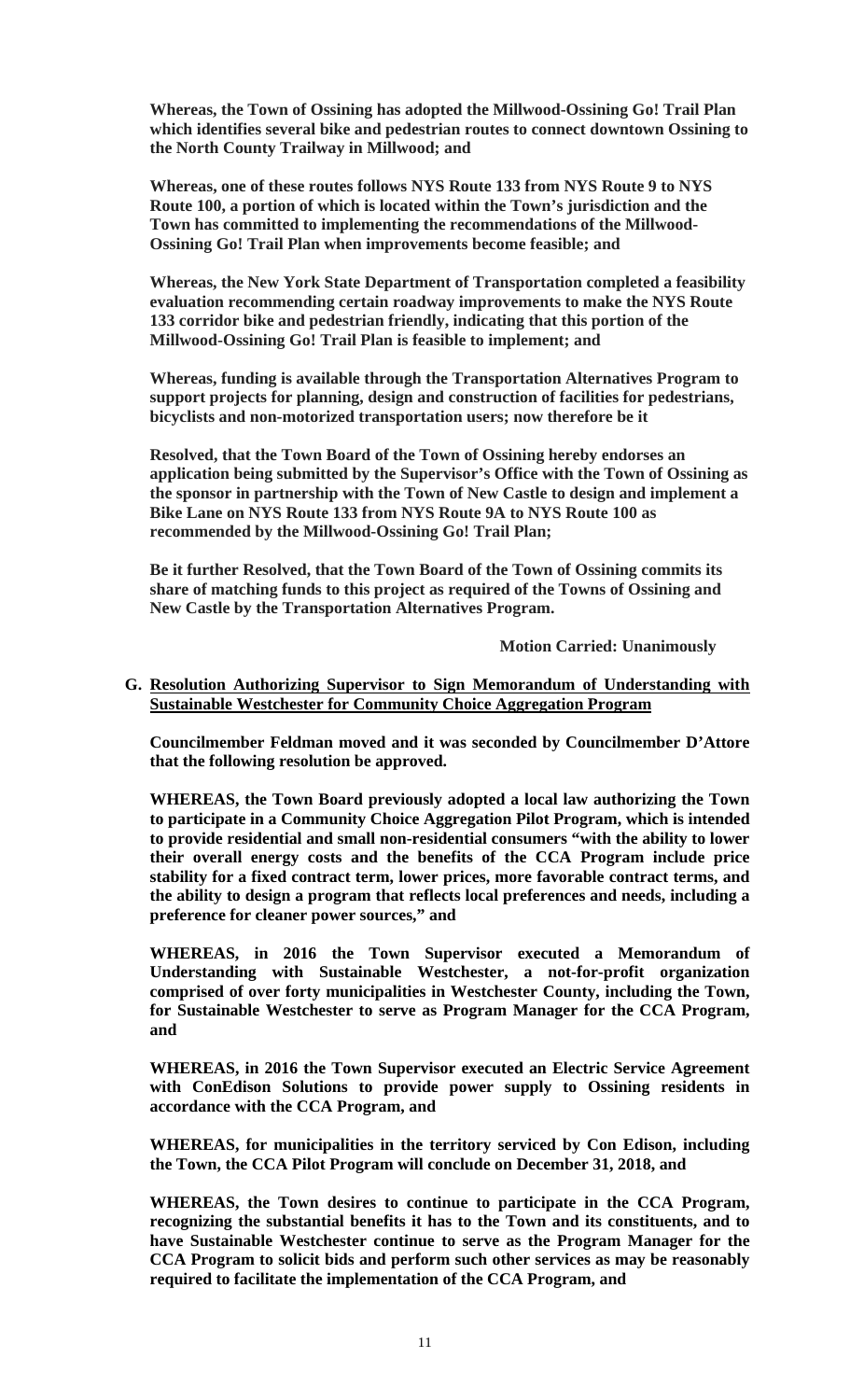**WHEREAS, Sustainable Westchester circulated an updated and revised Memorandum of Understanding to be executed by the more than twenty municipalities participating in the CCA Program, which is similar to the 2016 MOU and identifies the maximum price for a bid for residential accounts and small commercial accounts to be considered a "compliant" bid, and** 

**NOW THEREFORE,** 

**BE IT RESOLVED, the Town Board hereby authorizes the Supervisor to execute the Memorandum of Understanding with Sustainable Westchester, subject to approval of Counsel to the Town as to form.** 

 **Motion Carried: Unanimously** 

**H. Resolution Regarding The Content Of Air Emissions Regulations To Be Developed By The Nys Department Of Environmental Conservation Affecting Natural Gas Infrastructure Facilities** 

**Councilmember Feldman moved and it was seconded by Councilmember D'Attore that the following resolution be approved.** 

**Whereas, the Town Board of the Town of Ossining has a principal responsibility to protect the health and safety of its residents, businesses and institutions; and** 

**Whereas, the people and environment of New York have been increasingly subjected to a build-out of natural gas infrastructure, including but not limited to pipelines and distribution networks, compressor stations, power plants, combustion heating systems, metering and regulation stations, and pigging stations; and** 

Whereas, peer-reviewed scientific studies<sup>1</sup>,<sup>2</sup> link exposure between air pollutants **emitted from natural gas infrastructure facilities and neurological, cardiovascular and respiratory disease, cancer, birth defects, and other adverse health impacts. Acute health impacts from these toxic exposures can cause burning eyes, headaches, breathing difficulty and nausea for nearby populations and can exacerbate health problems. Chronic health impacts can include certain types of cancer as well as damage to lungs, liver, kidneys, reproductive, nervous and cardiovascular systems; and** 

**Whereas, the American Medical Association and the Medical Society of the State of New York acknowledge the hazards of natural gas infrastructure and associated adverse health impacts and passed resolutions in 2015 calling for Health Impact Assessments (HIAs); and** 

**Whereas, the National Ambient Air Quality Standards (NAAQS) are based on average population risks across a large area over a long period of time but do not adequately address human toxicity for residents living in close proximity to natural gas infrastructure or where they are subject to episodic high exposures during events such as blowdowns; and** 

**Whereas, current protocols used for assessing compliance with ambient air quality standards do not adequately determine intensity, frequency or durations of actual human exposures to pollutants and mixtures of pollutants emitted from natural gas infrastructure, noting that periodic 24-hour average measures can underestimate actual exposures by an order of magnitude; and** 

 $\overline{a}$ 

<sup>1</sup> PSR/CHPNY Compendium 5th Edition (March 2018): http://concernedhealthny.org/wpcontent/uploads/2018/03/Fracking\_Science\_Compendium\_5FINAL.pdf <sup>2</sup> PSE for Healthy Energy Repository for Oil and Gas Energy Research: https://www.psehealthyenergy.org/our-work/shale-gas-research-library/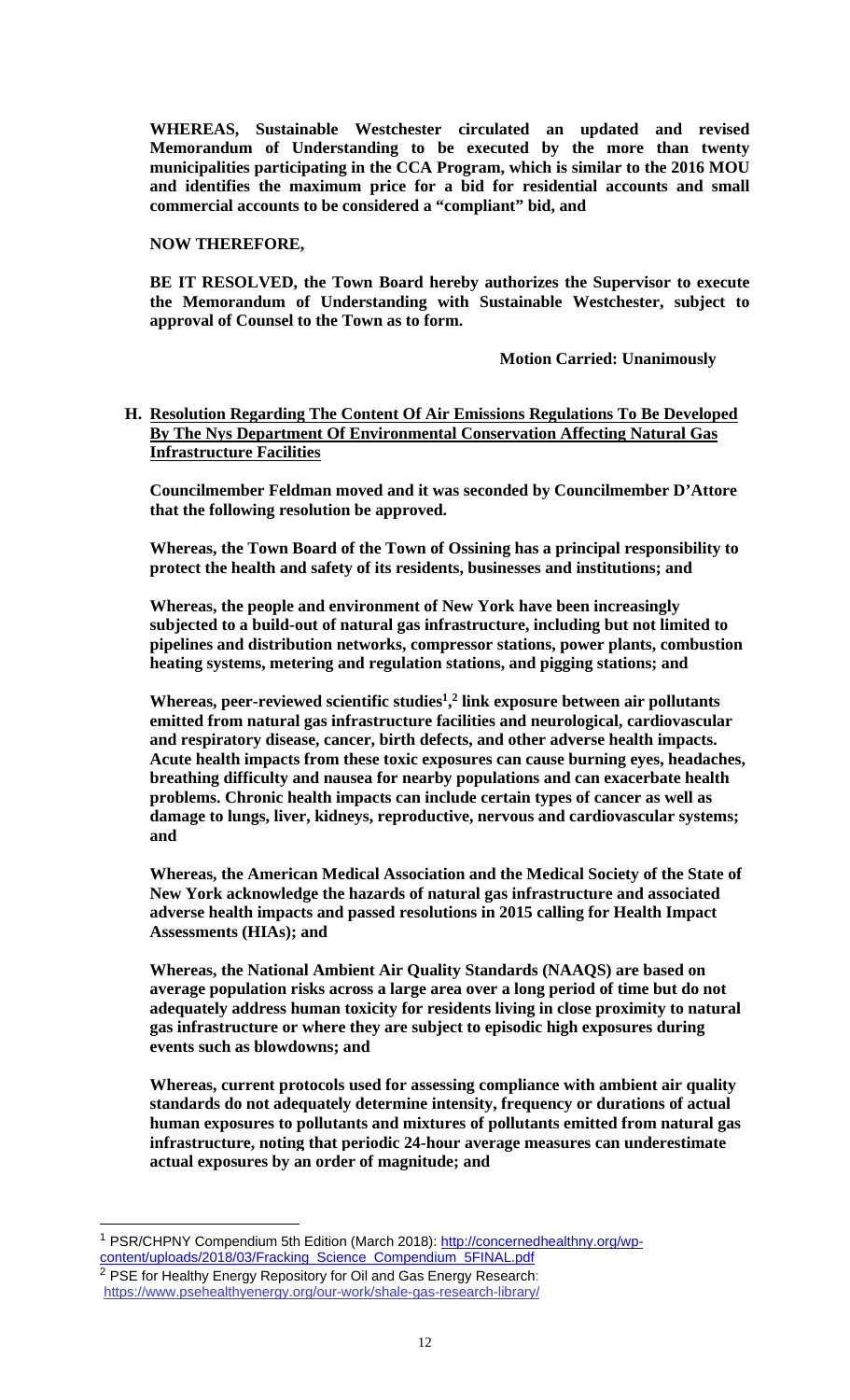**Whereas, gas infrastructure facilities can emit into the air annually hundreds of tons of pollutants including toxic chemicals and criteria pollutants, some of which are known carcinogens like benzene and formaldehyde, and can also be sources of radioactive contamination3 ; and** 

**Whereas, people who live or work in close proximity to natural gas infrastructure facilities such as compressor stations are most at risk—particularly developing fetuses, children, the elderly, and those with cardiovascular, lung or respiratory problems and other vulnerable subpopulations, although under certain weather and terrain conditions, these pollutants can have a wider impact; and** 

**Whereas, developing fetuses and children are uniquely vulnerable to exposures as they receive proportionally greater doses of pollutants than adults and have immature organs and detoxification systems<sup>4</sup>; and** 

**Whereas, methane is an extremely potent greenhouse gas with a global warming potential that is 34 times that of carbon dioxide over a 100-year timeframe and 86 times that of carbon dioxide over a 20-year timeframe; and** 

**Whereas, methane is the primary ingredient of natural gas and leaks at every system stage, including extraction, processing, transmission, distribution, and enduse consumption; and** 

**Whereas, the NYS Department of Environmental Conservation (DEC) regulations do not currently require Best Available Control Technology (BACT) or Lowest Achievable Emissions Rate (LAER) technology for facilities that are not designated under federal Title V requirements or are not located within non-attainment areas, although such requirements could substantially reduce hazardous air emissions; and** 

**Whereas, the DEC does not require the use of emission control technologies for all gas infrastructure facilities that would provide a floor of protection and could significantly reduce emissions, even when such technology has become standard practice within the industry or is readily available; and** 

**Whereas, the DEC does not require continuous air monitoring of pollutants or methane in real time for gas infrastructure facilities, even though the technology to do so is now readily available, nor does the DEC require that such data be made available to public; and** 

**Whereas, the DEC determines compliance with regulatory requirements and permit conditions through self-reporting by the industry without independent verification; and** 

**Whereas, the DEC does not require rigorous inspection of gas infrastructure facilities to detect and eliminate natural gas leakage at gas infrastructure facilities; and** 

**Whereas, the DEC lacks requirements for advanced notification of all planned blowdowns or other chemical releases, and for notification immediately following all unplanned blowdowns or other chemical releases in order for residents, public officials and first responders to take prompt emergency action; and** 

**Whereas, the DEC exempts many emission sources that exist at gas infrastructure sites from regulation requirements and lacks adequate regulatory requirements for non-combustion emission sources; and** 

 $\overline{a}$ 

<sup>3</sup> Environmental Health Project Report, October 2017: Health Effects Associated with Stack Chemical Emissions from NYS Compressor Stations: 2008-2014: http://www.environmentalhealthproject-ny.org/<br>4 Reducing the staggering costs of environmental disease in children, estimated at \$76.6 billion in 2008, Trasande, L, et al, Health Affairs, May 2011: https://www.ncbi.nlm.nih.gov/pubmed/21543421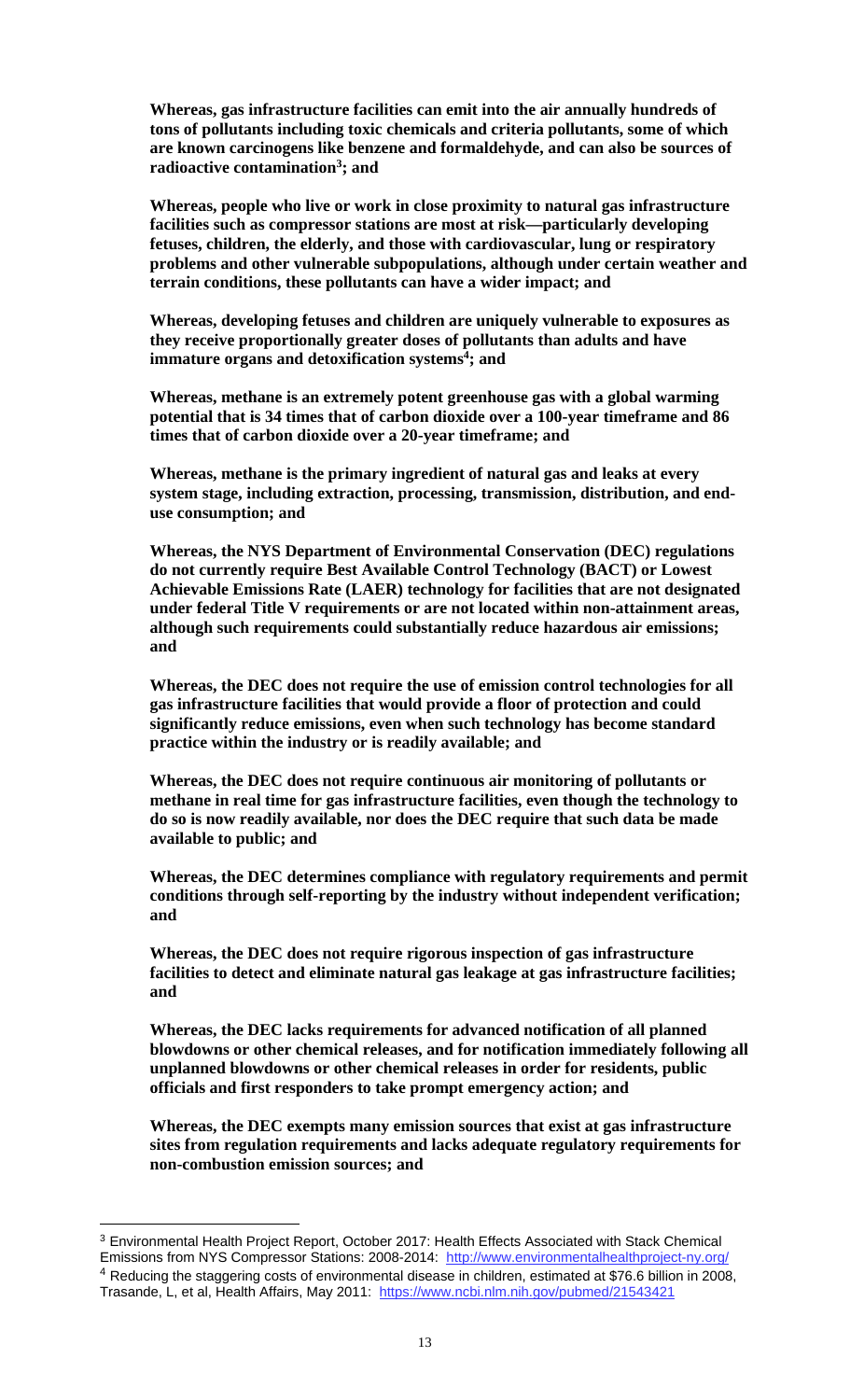**Whereas, the DEC does not require a sufficiently protective set of best management practices for gas infrastructure facilities to ensure protection of public health, safety, and the environment; and** 

**Whereas, the DEC does not require the timely replacement or retrofit of technology and the update of site practices for existing gas infrastructure facilities to ensure appropriate consistency with requirements for new projects and adherence to current best management practices; and** 

**Whereas, the U.S. Environmental Protection Agency hosts a voluntary Natural Gas Star program for partner companies to implement technologies and practices for the reduction of methane emissions and document results; and** 

**Whereas, the DEC's State Environmental Quality Review (SEQR) process for gas infrastructure projects does not adequately address greenhouse gases and climate impacts; and** 

**Whereas, the DEC has announced that it intends to rewrite or revise oil and gas regulations, which can be more stringent than federal requirements;** 

**Therefore, be it resolved that the Town Board of the Town of Ossining, in the interest of protecting its residents, businesses and institutions, strongly urges the NYS Department of Environmental Conservation (DEC) to adopt the following regulatory requirements:** 

- **1. Installation and use of Lowest Achievable Emissions Rate (LAER) technology at all new and existing gas infrastructure facilities that emit pollutants into the environment, including those not designated under federal Title V requirements or not located within non-attainment areas;**
- **2. Inclusion of non-combustion emission sources and emission sources currently considered "exempt" within the DEC regulatory framework; and**
- **3. Installation and use of specific emission control technology, identified through the federal National Gas Star Program and elsewhere, including but not limited to:** 
	- **Dry seals on all centrifugal compressors**
	- **Automatic air to fuel ratio (AFR) controls**
	- **Oxidation catalysts and selective catalytic reduction (SCR) on exhaust stacks**
	- **Vapor recovery technology for reciprocating compressors, storage tanks, and other sources of fugitive or vented emissions**
	- **Static seals on reciprocating compressor rods**
	- **Dry low-NOx burners (DLNB)**
	- **Low emission combustion (LEC)**
	- **SCONOx or equivalent technology**
	- **Zero-emission dehydrators and similar closed-system technology to avoid venting of gas**
	- **Electric or compressed air starters**
	- **Electric or compressed air actuators instead of gas-operated pneumatic actuators**
	- **Post-combustion particulate matter controls such as electrostatic precipitators, baghouses, and scrubbers**
	- **Interior and exterior corrosion protection, such as plastic enamel sprays**
	- **Electric motor compressors where applicable; and**
- **4. Implementation of practices, identified through the National Gas Star program and elsewhere, to reduce natural gas leakage and blowdowns, including but not limited to maintaining compressors at pipeline pressure, redirecting blowdown gas to**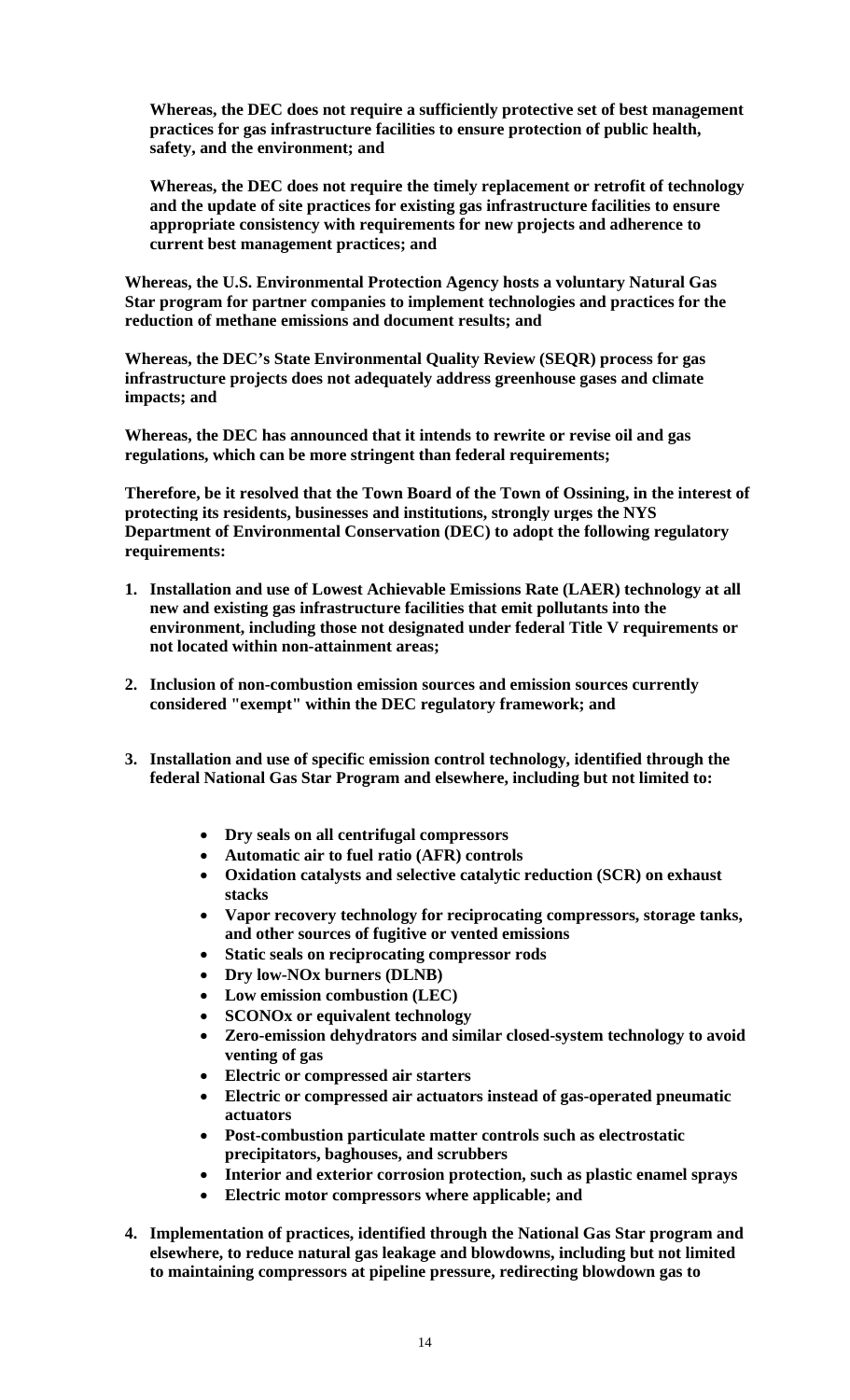**lower-pressure lines, cap testing, use of inert gases at pigging stations, and more aggressive maintenance of packing rings and compressor rods than required by existing regulations; and** 

- **5. Installation and use of air monitoring equipment at the stack, fence line, and within nearby communities to provide continuous monitoring of pollutants including toxic chemicals, criteria pollutants, ultra-fine particulate matter, individual VOCs, as well as methane in real time for all gas infrastructure facilities, with such data made readily available to the public, such as by online access; and**
- **6. Onsite verification of compliance with regulatory requirements and permit conditions by independent registered inspectors through scheduled and random visits; and**
- **7. Rigorous quarterly inspection by independent registered personnel with regular reports submitted to the DEC and made available to the public to detect and ensure timely elimination of natural gas leaks at gas infrastructure facilities using the comprehensive detection methods such as aerial and ground-level laser methane assessment, organic vapor analyzers (OVAs), toxic vapor analyzers (TVAs), sorbent tubes, SUMMA canisters, infrared cameras, as well as real-time monitoring with Fourier Transform Infrared (FTIR) spectroscopy and other remote sensing along pipelines; and**
- **8. 48-hour or greater advanced notification to any Village Trustees/Town Board/City Council/County Legislature requesting it of all planned blowdowns, regardless of size, and other chemical releases; notification within 30 minutes of all unplanned blowdowns, regardless of size, and other chemical releases at all gas infrastructure facilities; and suspension of planned blowdowns or other chemical releases when weather conditions would increase exposure to air pollutants; and**
- **9. Timely replacement or retrofit of technology and update of site practices for existing gas infrastructure facilities to ensure compliance with current regulatory requirements and best management practices; and**
- **10. Chain of custody records and tracking for all industrial waste removed from gas infrastructure facilities, and**
- **11. Strict enforcement of all best management practices and protocols for gas infrastructure facilities to ensure protection of public health, safety, and the environment; and**

**Be it further resolved, that the DEC, in cooperation with the NYS Department of Health (DOH), should promulgate more stringent performance requirements, including but not limited to the regulated levels of criteria pollutants, to address deficiencies in NAAQS which fail to consider human toxicity in populations proximate to gas infrastructure facilities, and any other deficiencies affecting public health, safety, or environmental protection; and** 

**Be it further resolved, that the DOH in cooperation with the DEC should require and oversee a comprehensive, independent Health Impact Assessment (HIA) as outlined by the Centers for Disease Control and the National Academy of Sciences, incorporating the latest peer reviewed science, to be conducted by an independent public health entity and include cumulative short and long***-***term, direct and indirect impacts from all natural gas infrastructure components, emissions from operations including blowdowns, leaks, and spills, and a thorough analysis of the chemical emissions and radioactive contaminants, as well as their concentrations, persistence, and dispersion; and that a health registry should be established and maintained with all data available to the public; and** 

**Be it further resolved, that the DEC should develop State Environmental Quality Review (SEQR) guidance to ensure that state agencies adequately address all**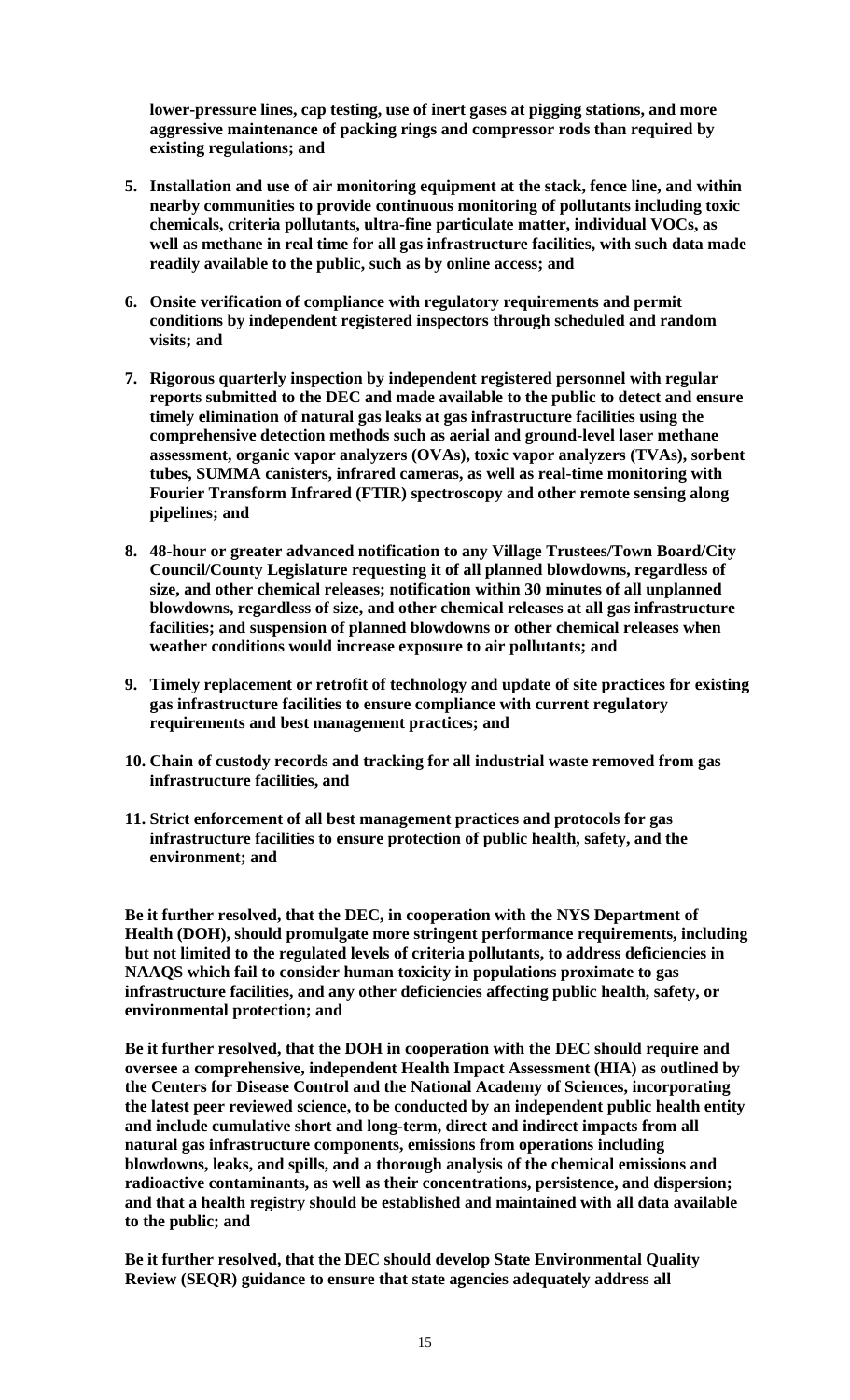**cumulative impacts including but not limited to greenhouse gases and climate change during environmental reviews for gas infrastructure projects; and** 

**Be it further resolved, that the Town Clerk shall forward this Resolution to the Governor of New York State, Commissioner of the NYS Department of Environmental Conservation, Commissioner of the NYS Department of Health, and the local State Assembly Member and State Senator.** 

 **Motion Carried: Unanimously** 

## **I. Resolution In Opposition To Proposed Plans For Coastal Storm Risk Management Without Sufficient Study Or Community Participation**

**Councilmember D'Attore moved and it was seconded by Councilmember Feldman that the following resolution be approved.** 

**WHEREAS, from July 9 through July 11, 2018, the U.S. Army Corps of Engineers (USACOE) held public meetings for the first and only time regarding its "Coastal Storm Risk Management" study (CSRM) for New York Harbor and the Hudson Valley; and** 

**WHEREAS, four of the ACOE's proposed alternative plans (2, 3A, 3B and 4) involve outer and inner harbor barriers that almost entirely block either the Hudson River or major New York Harbor tributaries during storm events and would alter river and tributary flow patterns at all times; and** 

**WHEREAS, two of the ACOE's alternatives propose barriers (2 and 3A) that would entirely close off the harbor and river from the Atlantic during storm events and would alter river and tributary flow patterns at all times; and** 

**WHEREAS, the proposed barriers could impede the estuary's tidal flow, contaminant and sediment transport, and migration of fish, and impede the tidal "respiration" of the river; and** 

**WHEREAS, over time, the barriers have the potential to1) significantly restrict migrations of striped bass, Atlantic sturgeon, herring, shad, eel and other species essential to the Hudson estuary, 2) prevent the ocean tide from flushing NY Harbor, and 3) inhibit rainstorm flood waters like those during Irene and Lee in 2011 from leaving the Hudson.; and** 

**WHEREAS, open tidal exchange is essential to move sediment and flush contaminants and if tidal exchange is restricted, the harbor could require much more dredging to maintain shipping channels. Sewage and other contaminants could flush to the ocean more slowly, resulting in more pollution for our already contaminated harbor and river; and** 

**WHEREAS, proposed alternative #5 – described as "Perimeter-only" and relying entirely on shoreline-based floodwalls and levees - is the only scenario presented so far that may protect low-lying communities from storm surge from storms like Irene, Lee and Sandy, while leaving our rivers to continue to flow naturally; and** 

**WHEREAS, the proposed plans within-water barriers do not account for climate change and do nothing to help communities adapt to sea level rise; and** 

 **WHEREAS, insufficient scientific data is available to fully understand the consequences of altering Hudson River flow with permanent barriers; and** 

**WHEREAS, the public comment period has been set for only five weeks during peak summer vacation times when many residents are away and not easily informed about this major set of proposals; and**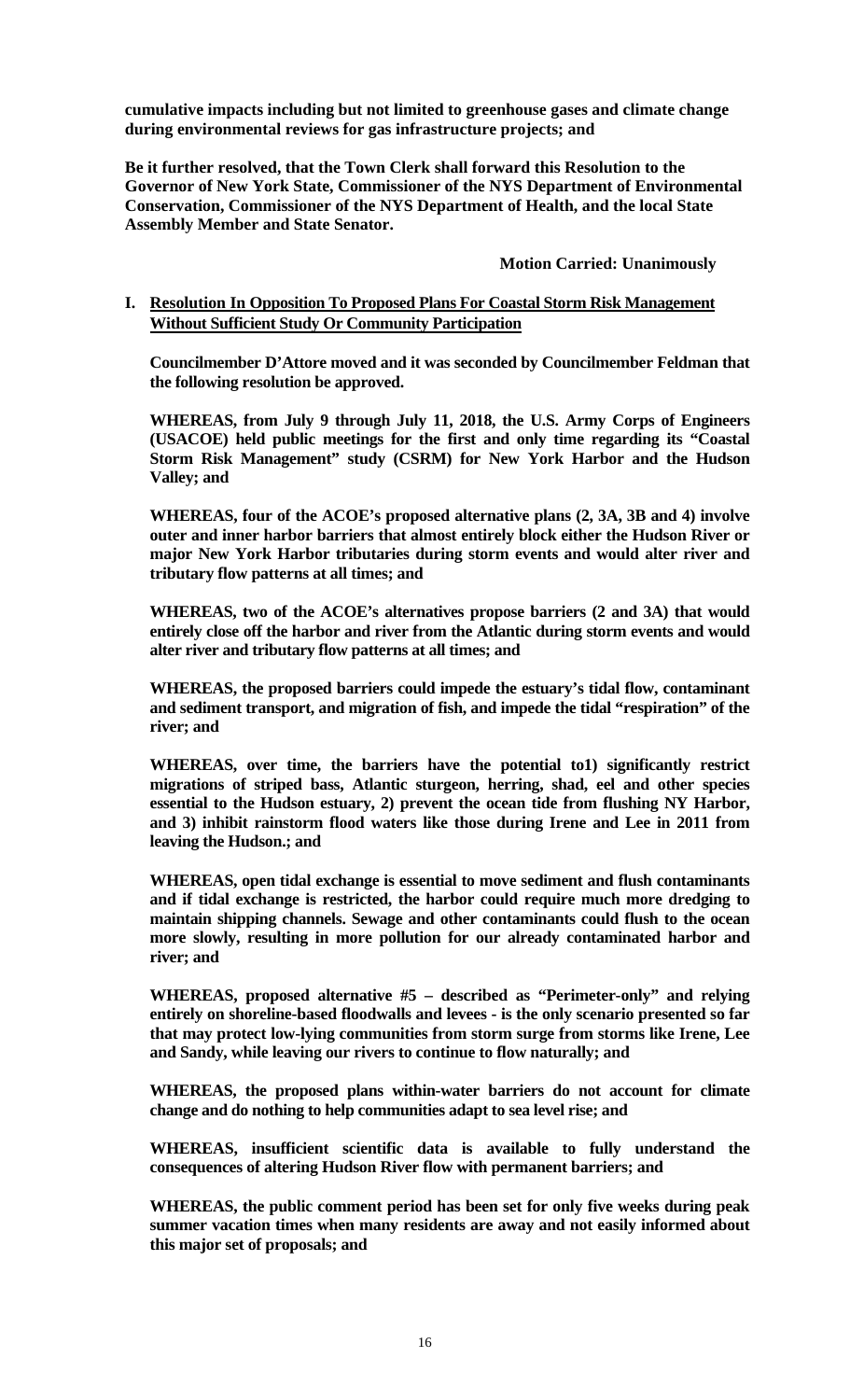**WHEREAS, Scenic Hudson, Riverkeeper, and many others have voiced their concern and opposition to storm risk management approaches that could severely compromise the health of the Hudson River and its tributaries; and** 

**WHEREAS, the Town of Ossining is a riverfront town that repeatedly acknowledges the importance of the Hudson River to our community, including the views, passive recreational uses, active boating uses, and view corridors enjoyed by thousands; and** 

**BE IT RESOLVED that the Town Board of the Town of Ossining does hereby register its strongest possible opposition to proposed plans 2 and 3A, and asks that they be removed from further consideration; and be it further** 

**RESOLVED, that the Town Board of the Town of Ossining does hereby register its support for further studies to ensure that shoreline-based measures such as Alternative 5, described as "Perimeter Only", would in fact protect New York Harbor and the Hudson Valley from flooding; and be it further.** 

**RESOLVED, that further planning to manage the risk of coastal storm damage takes into account the impact of climate change and its impact on sea level rise; and be it further** 

**RESOLVED, that the public comment period be extended by 90 days to allow for full public understanding and response to the US ACOE proposals; and be it further** 

**RESOLVED, that this resolution be distributed to Nancy J. Brighton, Chief, Watershed Section, US ACOE, Senator Chuck Schumer, Senator Kristen Gillibrand, Congresswoman Nita Lowey, Governor Cuomo, Secretary of State Rosanna Rosado NYS State Senator David Carlucci, and Assemblywoman Sandy Galef.** 

 **Motion Carried: Unanimously** 

## **VII. MONTHLY REPORTS**

**Councilmember D'Attore moved and it was seconded by Councilmember Feldman that the following resolution be approved.** 

**Resolved, that the Town Board of the Town of Ossining hereby accepts the following reports for the month of July 2018:**

- **Town Clerk's Office**
- **Town Supervisor's Office**
- **Town Tax Receiver's Office**
- **Town Building Department**

#### **Motion Carried: Unanimously**

#### **VIII. ADJOURNMENT – EXECUTIVE SESSION- PERSONNEL, CONTRACTS, ADVICE OF COUNSEL**

**At 10:00pm, Councilmember Feldman moved and it was seconded by Councilmember D'Attore that the Special Meeting be adjourned to Executive Session for personnel, contracts, and advice of counsel.** 

#### **Motion Carried: Unanimously**

**At 11:00pm, Councilmember Feldman moved and it was seconded by Councilmember D'Attore to leave Executive Session.** 

#### **Motion Carried: Unanimously**

**At 11:01pm, Councilmember Feldman moved and it was seconded by Councilmember D'Attore to Adjourn Executive Session.**